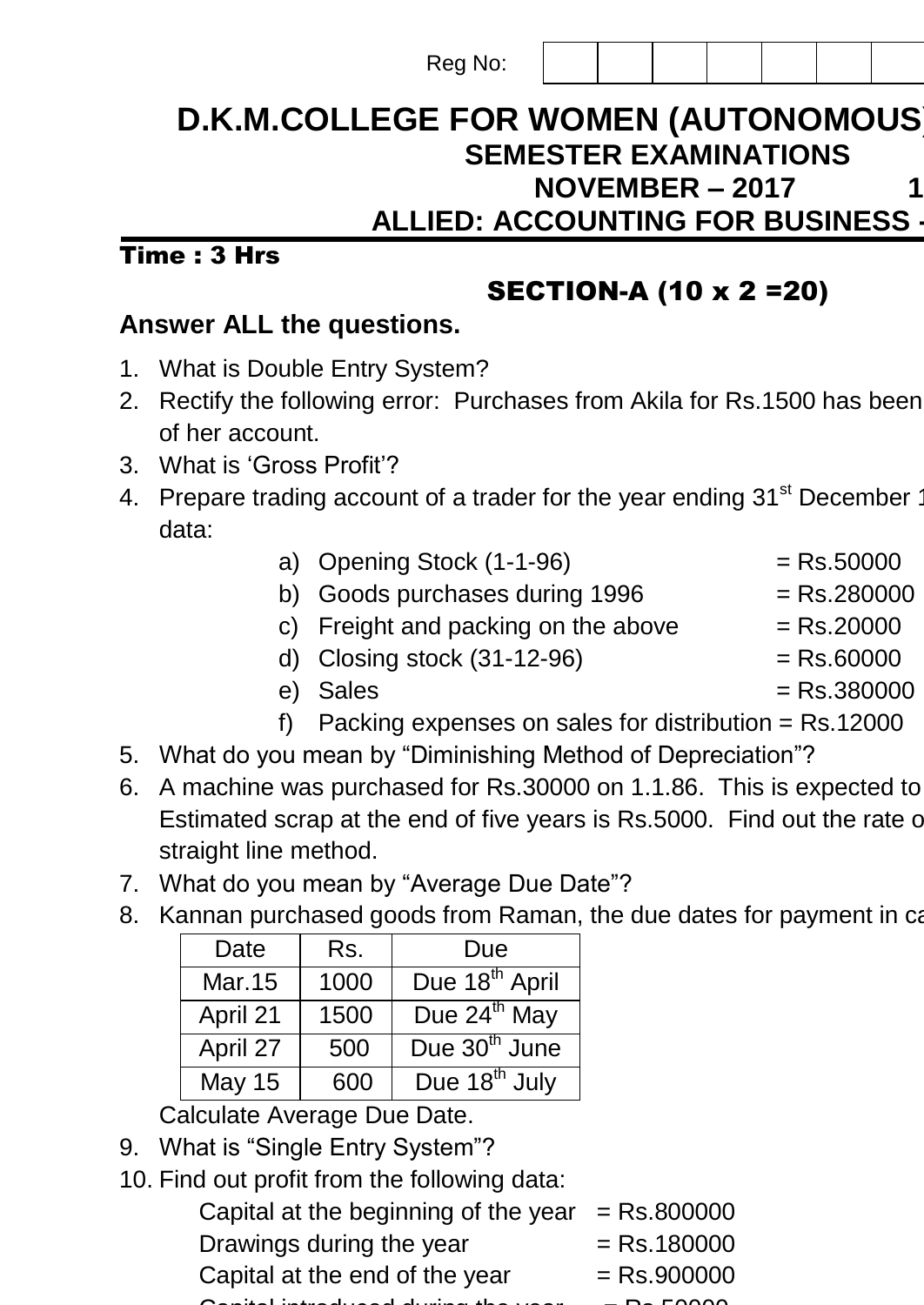12. Prepare Trial Balance from the following information:

Capital a/c Rs.50000, Current a/c Rs.1500, Sales Rs.740000, Purcha Rs.1200, Carriage Inwards Rs.400, Carriage Outwards Rs.500, Li Insurance Rs.400, Discount (cr) Rs.500, Building Rs.30000, Furniture R Rs.8000, Sundry Creditors Rs.20000, Petty Cash 50, Cash at Bank Rs.

- 13. On January 1, 1993, a limited company purchases machinery worth of 1994, it buys additional machinery worth Rs.46000 and spends Rs.4 accounts are closed each year on  $30<sup>th</sup>$  June (July to June). Assuming t be 10 percent, show the Machinery Account up to 30<sup>th</sup> June, 1996, und
- 14. Calculate Average Due Date from the following information:

| Date of the bill        | Term     | Amount |
|-------------------------|----------|--------|
| August 10, 1994         | 3 months | 6000   |
| October 23, 1994        | 60 days  | 5000   |
| December 4, 1994        | 2 months | 4000   |
| <b>January 14, 1995</b> | 60 days  | 2000   |
| March 8, 1995           | 2 months | 3000   |

15. Mr. Josh Keeps his books by single entry system. On April 1, 1997, he a capital of Rs.90000. On March 31, 1998, the position of his busines Creditors Rs.40000, Cash in Hand Rs.2500, cash at bank Rs.25000, S Stock Rs.25000 and Plant Rs.50000.

Josh drew Rs.20000 from the business during the year and introduced and an additional capital and an additional capital drew Rs. 20000 from the business during the year and introduced and any  $\alpha$ of Rs.20000. You are required to prepare a Statement of Affaires as also ascertain the profit and loss made by him during the year.

- 16. Explain the advantages of "Accounting".
- 17. Explain the causes of "Depreciation".
- 18. What are the disadvantages of Single Entry System? Explain.

# SECTION-C (3 x 10 =30)

#### **Answer ALL the questions.**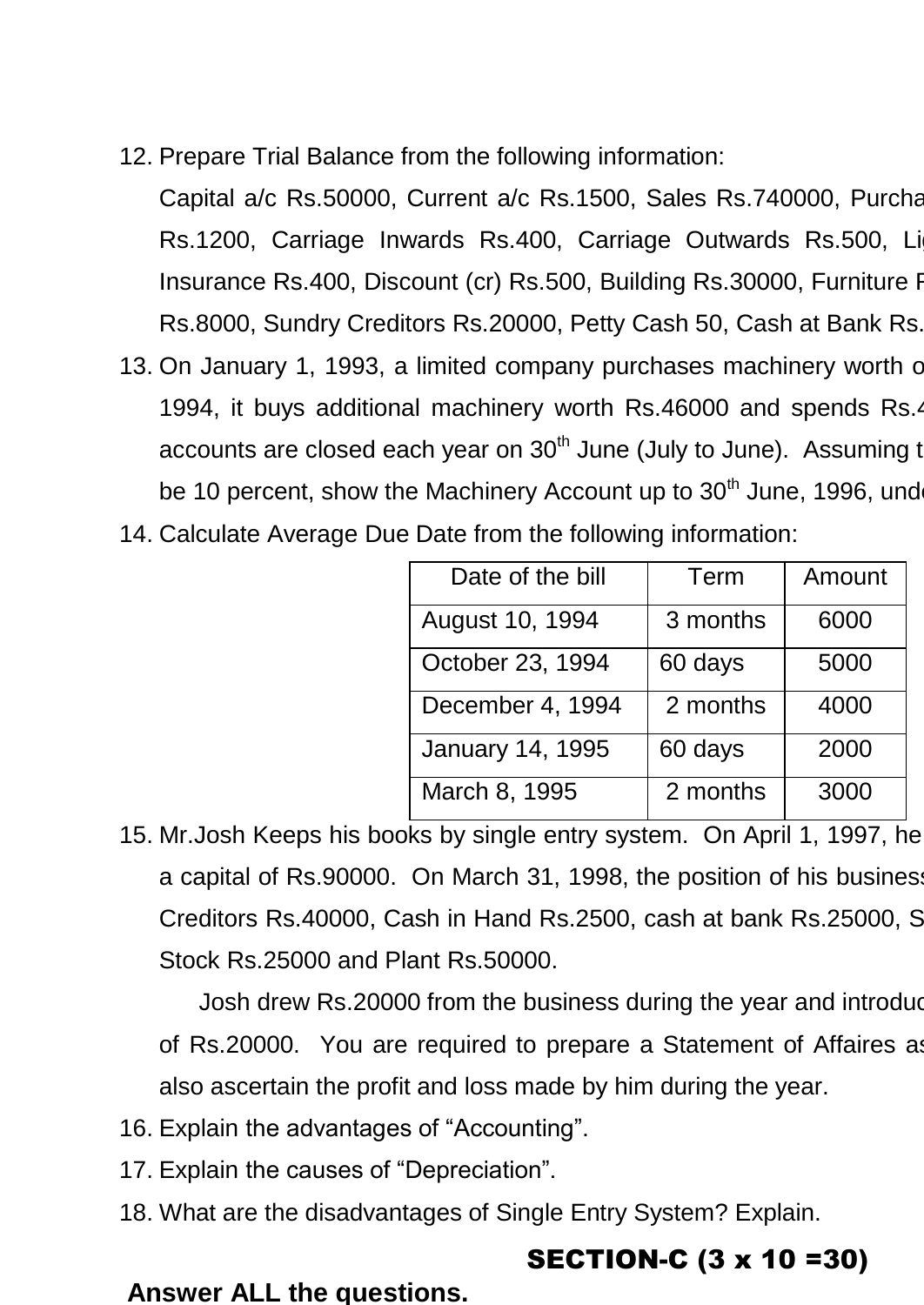(b) The following are the details as on  $1<sup>st</sup>$  January 1998 regarding the affairs of a retail trader trader who did not maintain the accounts on the double entry system:

| Cash in hand Rs.300  |                                                     |
|----------------------|-----------------------------------------------------|
| Cash at bank Rs.5500 |                                                     |
| <b>Stock</b>         | Rs.5600                                             |
| Debtors              | Rs.3457                                             |
| Creditors            | Rs.4057                                             |
| Furniture Rs.200     |                                                     |
|                      | His position at the end of the year was as follows: |
| Cash in hand Rs.380  |                                                     |
| Cash at bank Rs.2400 |                                                     |
| <b>Stock</b>         | Rs.4680                                             |
| <b>Debtors</b>       | Rs.4620                                             |
| <b>Furniture</b>     | Rs.250                                              |
| Creditors            | Rs.3000                                             |

During the year, he withdrew Rs.6500 out of which he purchased a Rs.5600. Prepare a statement on 31<sup>st</sup> December 1998 showing his depreciation on Furniture and Motor Van @ 10% on initial cost and debts. A provision for bad debts is to be made @5%.

|  |  | 20. (a) The following is the Trial Balance of B. Govil on 31 <sup>st</sup> March, 1990: |  |  |
|--|--|-----------------------------------------------------------------------------------------|--|--|
|--|--|-----------------------------------------------------------------------------------------|--|--|

| <b>Particulars</b>       | Dr. $(Rs.)$ | Cr. (Rs.) |
|--------------------------|-------------|-----------|
| Cash in hand             | 540         |           |
| Cash at bank             | 12630       |           |
| <b>Purchases</b>         | 140675      |           |
| <b>Sales</b>             |             | 258780    |
| <b>Return Inwards</b>    | 2680        |           |
| <b>Return Outwards</b>   |             | 1500      |
| Wages                    | 20480       |           |
| <b>Fuel and Power</b>    | 4730        |           |
| <b>Carriage on Sales</b> |             |           |